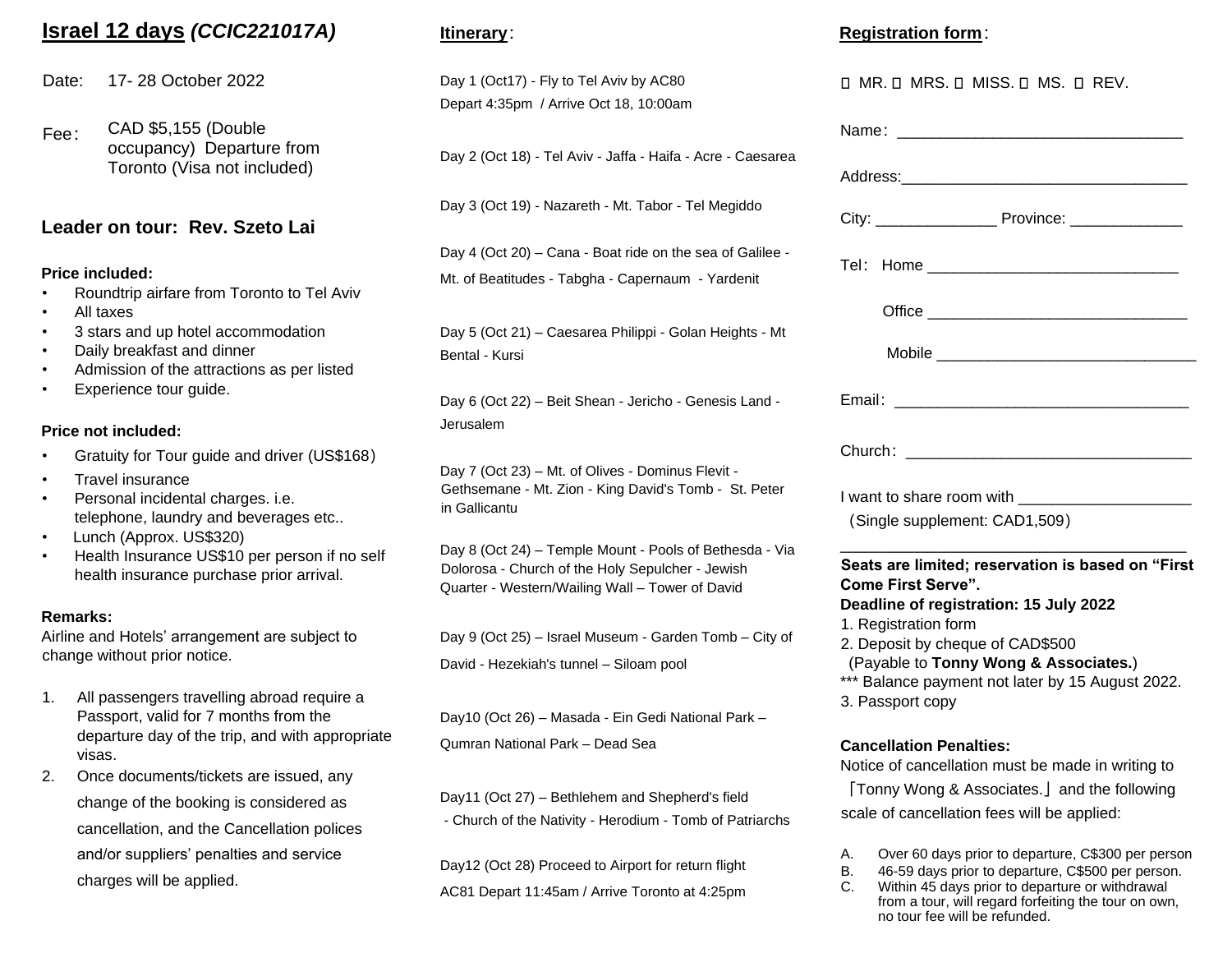# **Israel 12 days + Jordan extension 4 days** *(CCIC221017B)*

Date: 17 Oct to 01 Nov 2022

Fee: CAD \$6,475 (Double occupancy) Departure from Toronto (Visa not included)

### **Leader on tour: Rev. Szeto Lai**

#### **Price included:**

- Roundtrip airfare from Toronto to Tel Aviv
- All taxes
- 3 stars and up hotel accommodation
- Daily breakfast and dinner
- Admission of the attractions as per listed
- Experience tour guide.
- 2 hours jeep tour in Wadi Rum

#### **Price not included:**

- Gratuity for Tour guide and driver (US\$224)
- Travel insurance
- Personal incidental charges. i.e. telephone, laundry and beverages etc..
- Lunch (Approx. US\$384)
- Health Insurance US\$10 per person if no self health insurance purchase prior arrival.
- Border tax US\$15

#### **Remarks:**

Airline and Hotels' arrangement are subject to change without prior notice.

- 1. All passengers travelling abroad require a Passport, valid for 7 months from the departure day of the trip, and with appropriate visas.
- 2. Once documents/tickets are issued, any change of the booking is considered as cancellation, and the Cancellation polices and/or suppliers' penalties and service charges will be applied.

### **Itinerary**:

Day 1 (Oct17) - Fly to Tel Aviv by AC80 Depart 4:35pm / Arrive Oct 18, 10:00am

Day 2 to 11 refers to the Israel 12 days' itinerary

Day12 (Oct28) Madaba - Mount Nebo - Baptism site - Petra

Day 13 (Oct29) Petra - Wadi Rum

Day 14(Oct30) Aqaba - Eilat

Day 15 (Oct31) Timna Park - Mamshit National Park - Tel Beer Sheba National Park - Tel Aviv

Day 16 (Nov 01) Proceed to Airport for return flight AC81 Depart 10:55am / Arrive Toronto at 5:00pm

### **Registration form**:

| O MR. O MRS. O MISS. O MS. O REV.                                                                                                                                                                                                                                                                     |
|-------------------------------------------------------------------------------------------------------------------------------------------------------------------------------------------------------------------------------------------------------------------------------------------------------|
| Name: _________________________                                                                                                                                                                                                                                                                       |
|                                                                                                                                                                                                                                                                                                       |
|                                                                                                                                                                                                                                                                                                       |
|                                                                                                                                                                                                                                                                                                       |
|                                                                                                                                                                                                                                                                                                       |
|                                                                                                                                                                                                                                                                                                       |
| Email: <u>__________________________</u>                                                                                                                                                                                                                                                              |
|                                                                                                                                                                                                                                                                                                       |
| I want to share room with ________________________<br>(Single supplement: CAD2,018)                                                                                                                                                                                                                   |
| Seats are limited; reservation is based on "First<br><b>Come First Serve".</b><br>Deadline of registration: 15 July 2022<br>1. Registration form<br>2. Deposit by cheque of CAD\$500<br>(Payable to Tonny Wong & Associates.)<br>*** Balance payment not later by 15 August 2022.<br>3. Passport copy |
| <b>Cancellation Penalties:</b><br>Notice of cancellation must be made in writing to<br>[Tonny Wong & Associates.] and the following<br>scale of cancellation fees will be applied:<br>Over 60 days prior to departure, C\$300 per person                                                              |

- B. 46-59 days prior to departure, C\$500 per person.
- C. Within 45 days prior to departure or withdrawal from a tour, will regard forfeiting the tour on own, no tour fee will be refunded.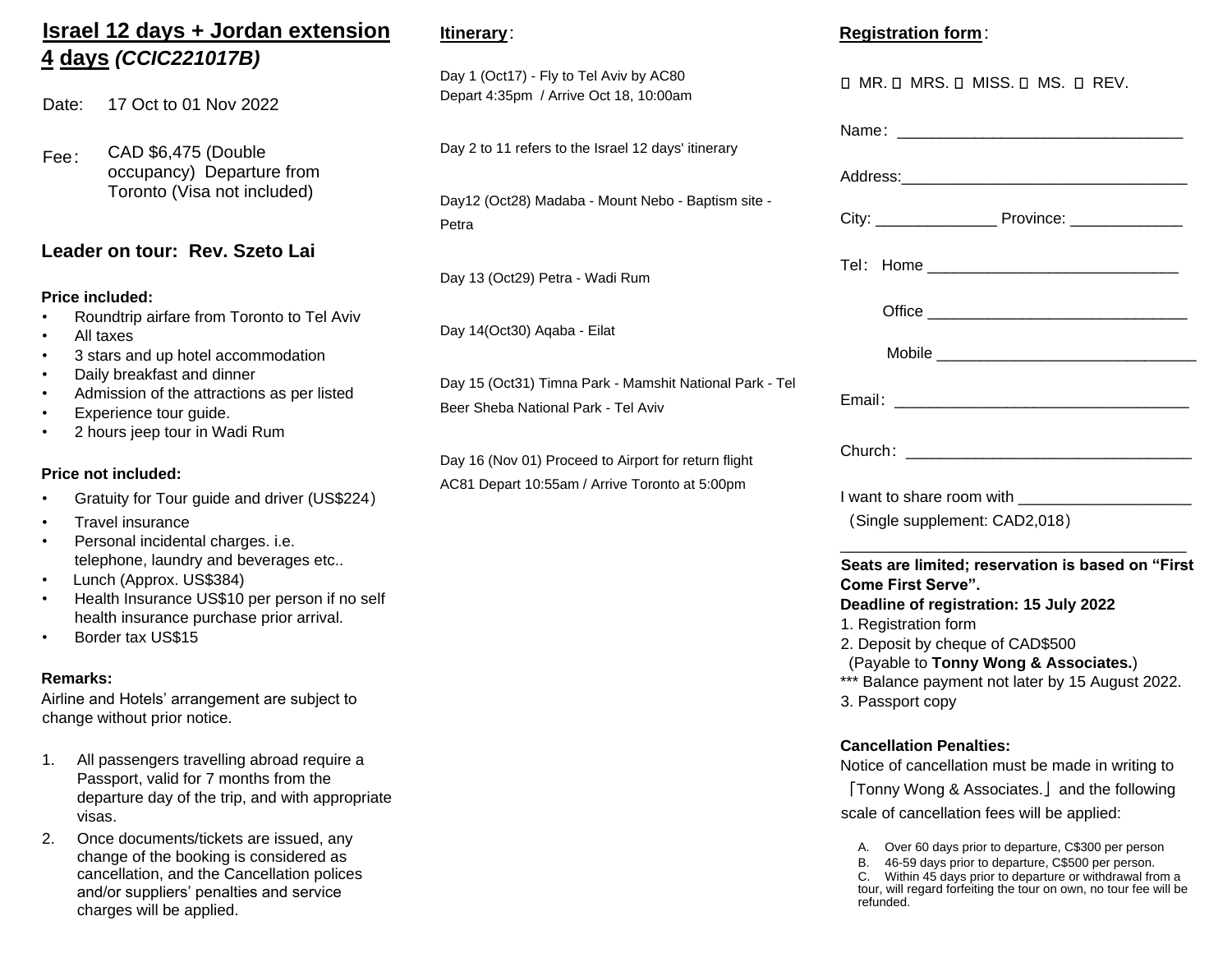# 以色列 12 天团 *(CCIC221017A)*

日期:2022 年 10 月 17 - 28 日

费用:多伦多出发: CAD\$5,155 (双人房) (不包签证费)

**随团领队:司徒礼牧师**

## **价钱包括:**

多伦多 – 特拉维夫往返机票

- 所有税项
- 全程 3 星或以上酒店
- 每天早、晚餐
- 所有行程中提及之观光点
- 导游

#### **价钱不包括:**

- 导游及司机的小费(每人 US\$168)
- 旅游保险
- 所有个人消费, 长途电话、洗衣和饮料等
- 午餐 (每人约 US\$320)
- 医療保險費每位 US\$10(若未有自購保險)

## **备注:**

机票位置及酒店房间会因情况而改变,将不作另行通 知。

1. 证件有效期以出发时计算, 不少于 7 个月 2. 一经报名,所缴订金不会退还。

#### **取消订位: 若因事取消订位,必须以书面通知 及按下列章程办理:**

- A. 出发前 60 天或以上取消, 每人收手续費 CAD\$300。
- B. 出发前 46-59 天以上取消,每人扣除 CAD\$500。
- C. 出发前 45 天内或旅程中退出者,作自动放 弃所有权 利,所缴之费用一概不发还。

# **行程:**

第 1 天 10 月 17 日 星期一 原居地- 特拉维夫 AC80 / Oct17 下午 4:35 时起飞

第 2 天 10 月 18 日 星期二 上午 10:00 抵达, 约帕-海法-阿卡-该撒利亚

第 3 天 10 月 19 日 星期三 拿撒勒-他泊山-米吉多

第 4 天 10 月 20 日 星期四 迦拿-加利利湖-八福山- 塔布加-迦百农-提比 利亚-约旦尼

第 5 天 10 月 21 日 星期五 该撒利亚腓立比-但 - 戈兰高地 – 流泪谷-格拉森

第 6 天 10 月 22 日 星期六 伯善-耶利哥- 创世记园

第 7 天 10 月 23 日 星期日 耶路撒冷-橄榄山-主祷文教堂-主哭堂-客西马 尼园-万国教堂-锡安山-大卫冢-最后晚餐室- 鸡鸣堂-哭墙

第 8 天 10 月 24 日 星期一 圣殿山-毕士大池 - 苦伤道-圣墓堂 – 圣书纪念 馆- 犹太七烛灯台

第 9 天 10 月 25 日 星期二 以色列博物馆 - 大卫城 - 希西家水道- 西罗亚池- 花 园冢

第 10 天 10 月 26 日 星期三 马撒大- 隐基底 - 昆兰-死海渡假区「浮泳」- 耶路 撒冷

第 11 天 10 月 27 日 星期四 伯利恒 - 主诞堂-希罗底-希伯仑

第 12 天 10 月 28 日 星期五 送往机场, 上午 11:45 离境, AC81 / Oct28 抵加下午 4:25

## **报名表**:

**程。**

口 先生 口 太太 口 小姐 口 女士 口 牧师

| 姓名: _____________________                                        |
|------------------------------------------------------------------|
| <u>地址:_________________________</u>                              |
|                                                                  |
| 电话: 住家 Home ________________________                             |
| 办公室 Office ___________________                                   |
| 手机  Mobile ____________________                                  |
| 电邮: __________________________                                   |
| 所属教会: ________________________                                   |
| 选择同房亲友名字:                                                        |
| (如选择单人房, 须加付加币 \$1,509)<br>名额有限,先到先得,最后报名日期:                     |
| 2022年7月15日                                                       |
| 1. 报名表                                                           |
| 2. 订金支票加币\$500                                                   |
| (支票抬头请写: Tonny Wong & Associates.)<br>*** 余款 2022 年 8 月 15 日 前缴交 |
| 3. 护照影印本<br>* 有关报名详情及旅游细则,请参阅旅行团章                                |

加拿大恩福协会